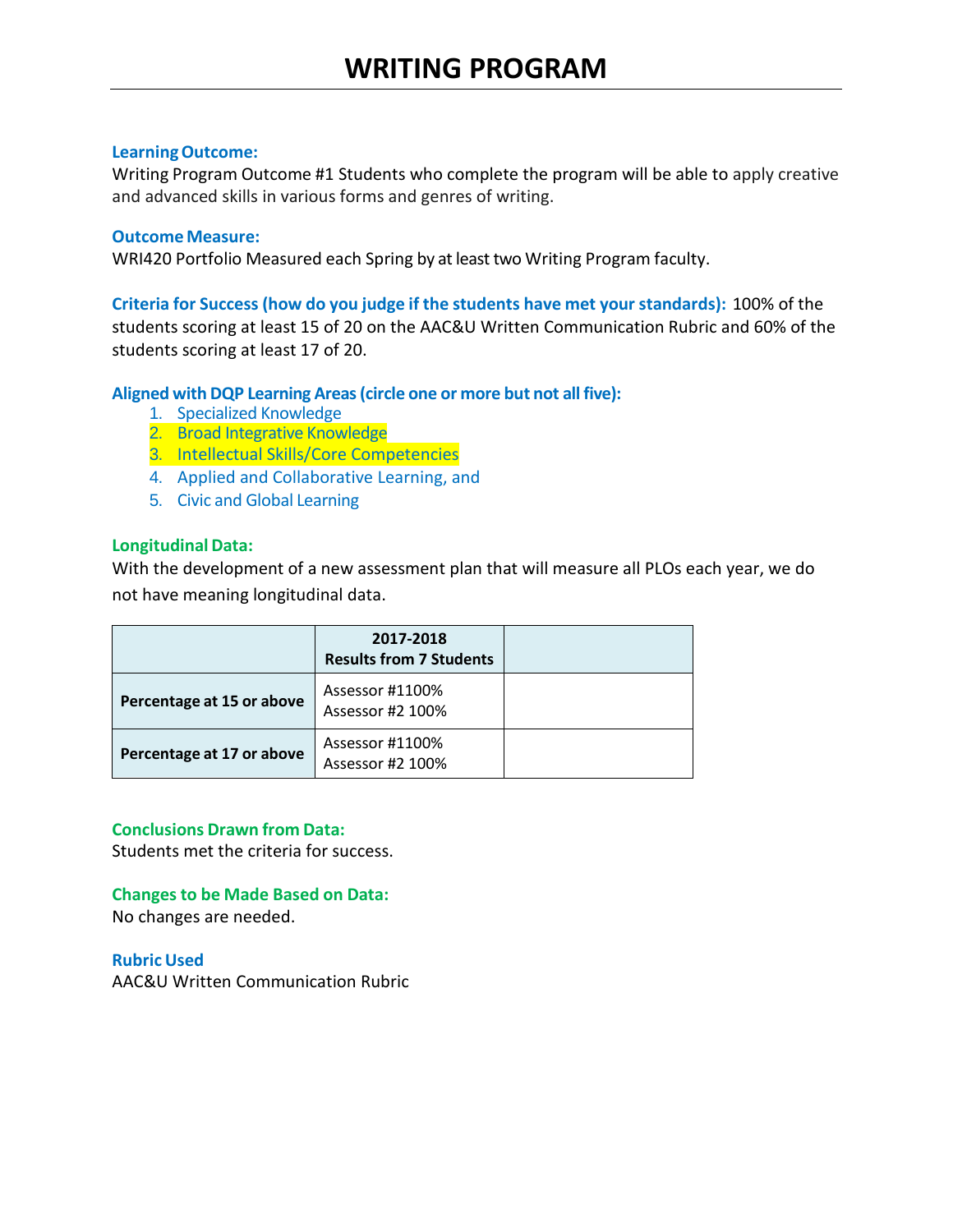Writing Program Outcome #2 Students who complete the program will be able to demonstrate knowledge of the conventions and terminology of creative writing and advanced writing within literary and non-literary texts.

## **Outcome Measure:**

WRI420 Critical Introduction to the Portfolio Measured each Spring of 2017 by at least two Writing Program faculty.

**Criteria for Success (how do you judge if the students have met your standards):** 100% of the students scoring at least 15 of 20 on the AAC&U Information Literacy Rubric and 60% of the students scoring at least 17 of 20.

# **Aligned with DQP Learning Areas(circle one or more but not all five):**

- 1. Specialized Knowledge
- 2. Broad Integrative Knowledge
- 3. Intellectual Skills/Core Competencies
- 4. Applied and Collaborative Learning, and
- 5. Civic and Global Learning

## **LongitudinalData:**

Measured as PLO #4 in the past Assessment plan

|                           | 2013-14 | 2016-17<br>5 Students | 2017-18 |  |
|---------------------------|---------|-----------------------|---------|--|
| Percentage at 15 or above | 92%     | 100%                  | N/A     |  |
| Percentage at 17 or above | N/A     | 60%                   | N/A     |  |

# **Conclusions Drawn from Data:**

Because of the changes in the assessment plan, no data is available for 2018. We will make sure to collect the data each year going forward.

# **Changes to be Made Based on Data:**

No changes are needed.

**Rubric Used** AAC&U Information Literacy Rubric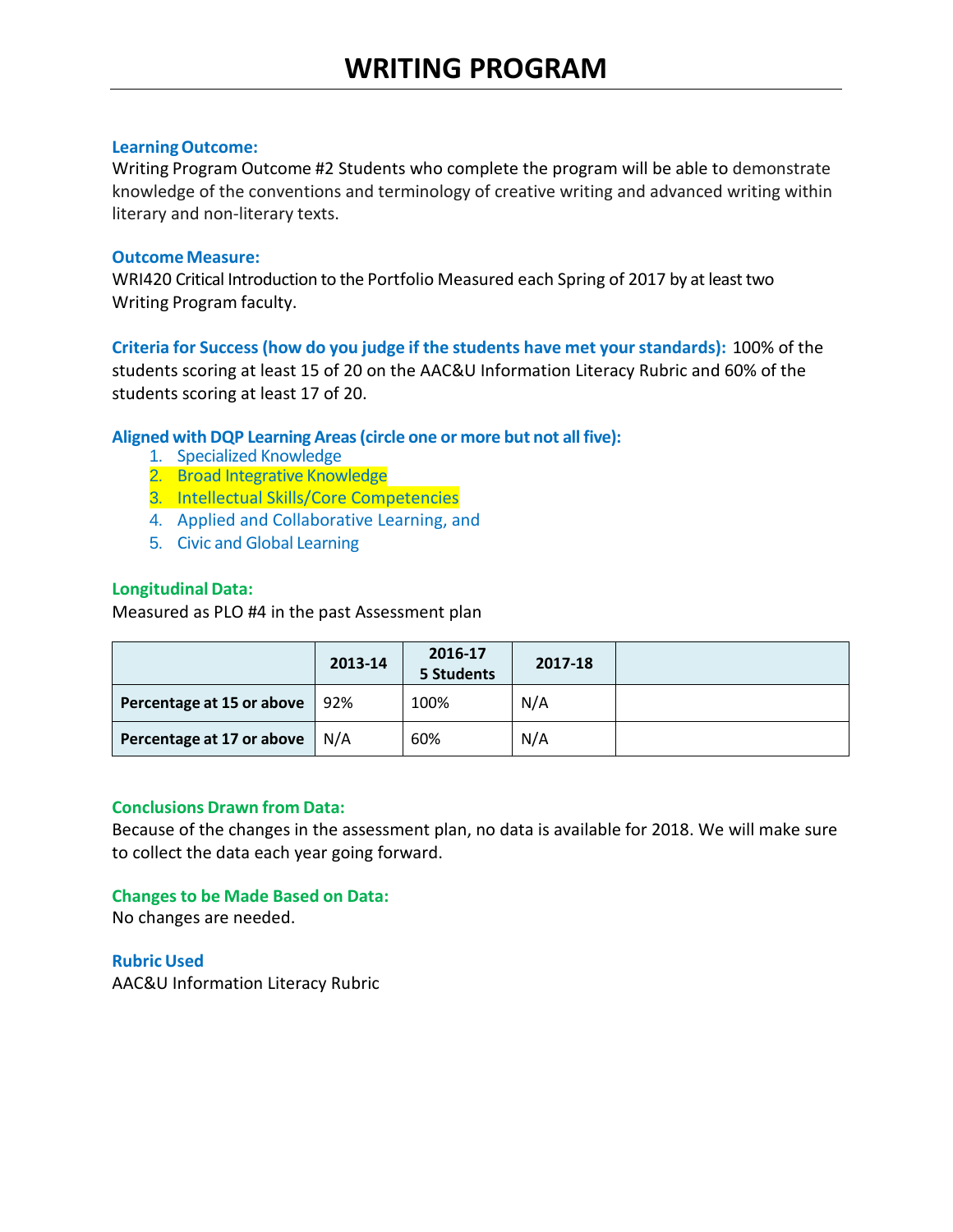Writing Program Outcome #3 Students will be able to engage in writing and editorial processes in a professional environment.

## **Outcome Measure:**

Internship Supervisor's Report.

## **Criteria for Success (how do you judge if the students have met your standards):**

All students rated at Satisfactory or above by the Internship supervisor.

## **Aligned with DQP Learning Areas(circle one or more but not all five):**

- 1. Specialized Knowledge
- 2. Broad Integrative Knowledge
- 3. Intellectual Skills/Core Competencies
- 4. Applied and Collaborative Learning, and
- 5. Civic and Global Learning

## **LongitudinalData:**

Longitudinal data is not available for this outcome. We have internship reports, but not all of them offer clear assessment from the internship evaluators.

#### **Conclusions Drawn from Data:**

No conclusions can be drawn.

# **Changes to be Made Based on Data:**

We need to revise the internship evaluator form to make sure to gather the data we need. We also need to address the challenge of collecting data on internships when the internship is completed in the summer after the senior year and the assessment report is due in mid-June.

#### **Rubric Used**

No formal rubric is used.